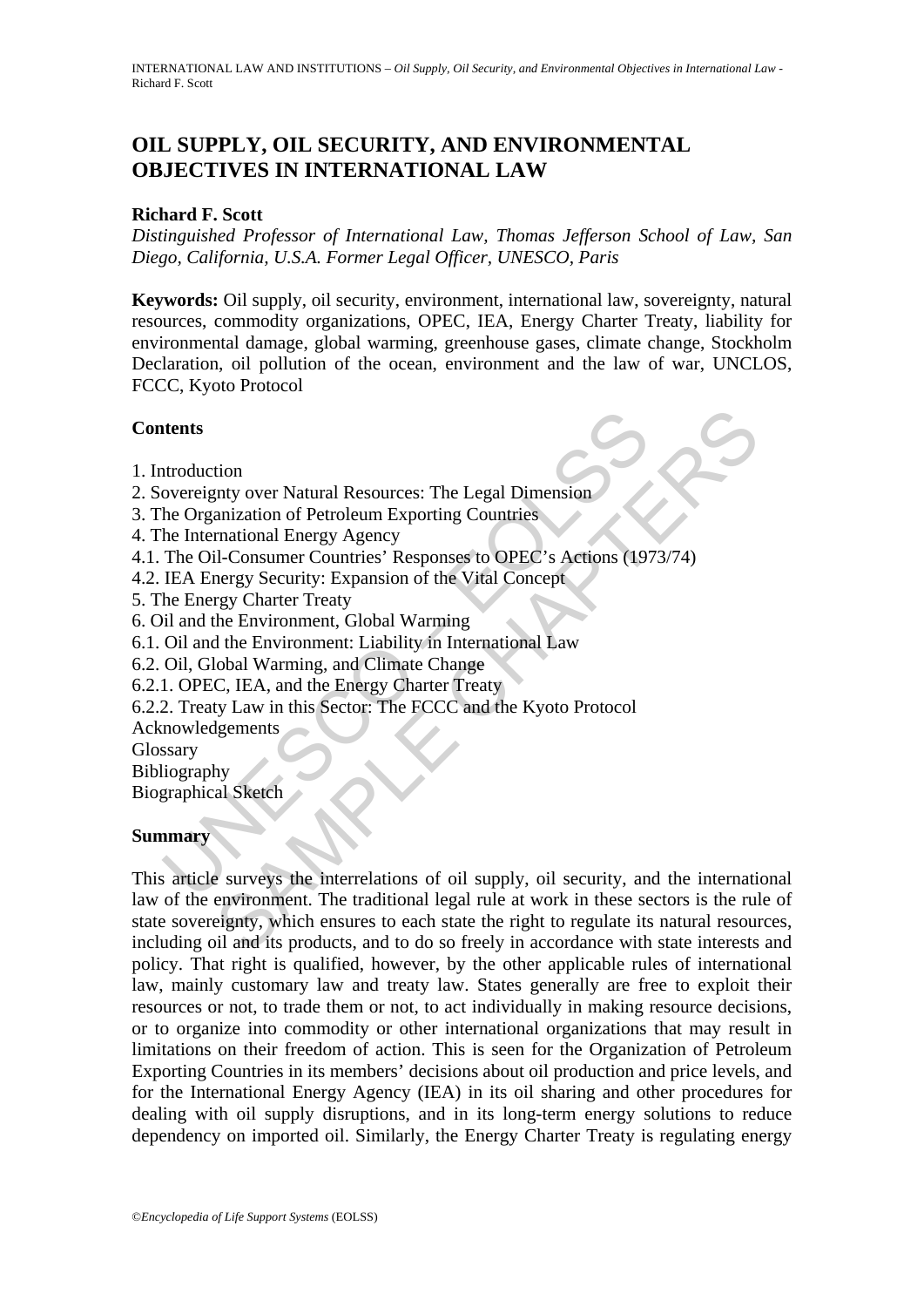trade and investment among the parties to that treaty, covering a broad spectrum of energy activity.

In addition, international law has now developed a body of rules about liability and the environment. Legally binding rules govern the liability for misuse of resources, such as the liability of a state, which allows its territory to be used for industrial or other activity that results in damage to neighboring states, as in the case of production of noxious gases that flow over the border and cause damage in other countries. The international law of the sea protects the marine environment by well-developed rules concerning pollution of the oceans, oil wastes, and oil spills. Moreover, states are not free to use environmental destruction as a method or means of armed conflict, as the United Nations Security Council confirmed in the Gulf Crisis in 1991.

tension between the freedom of state sovereignty, on the one ha<br>environmental protection, on the other hand, has been evolvir<br>ronment, as seen in the contemporary problems of global war<br>age. The United Nations Framework Co n between the freedom of state sovereignty, on the one hand, and regula<br>mental protection, on the other hand, has been evolving in favor of<br>that, as seen in the contemporary problems of global warming and clin<br>te United Na The tension between the freedom of state sovereignty, on the one hand, and regulation for environmental protection, on the other hand, has been evolving in favor of the environment, as seen in the contemporary problems of global warming and climate change. The United Nations Framework Convention on Climate Change and its Kyoto Protocol have set the stage for long-term solutions to these problems, in providing the forum and main policy objectives for state actions to reduce greenhouse gas emissions responsible for global warming. State actions may well lead eventually to radical reductions in the use of fossil fuels, mostly coal and oil for heating, electricity generation, transport, and other uses. Although the attempts to develop hard law in this field have been largely unsuccessful so far, the Framework Convention on Climate Change system is in place to develop and implement more concrete international law when the political conditions for such actions become more favorable.

# **1. Introduction**

Throughout most of the twentieth century, questions of oil supply, oil security, and environment were inseparable in international law and in national policy, and this close relationship will inevitably continue—and even intensify—during the twenty-first century. Legal issues of fundamental importance in these fields abound. They begin with the notion of state sovereignty applied to perennial questions of ownership and control of natural resources, exploration, development, resource production rates, distribution, processing, uses, and applications **(see** *International Law and Sovereignty*  in the Age of Globalization). Legal issues extend to new forms of international organizations with rule-making powers, to other legal forums, and to policy making to remedy the potential for resources to bring harm and loss as well as benefits to individual states and to the international community.

In the petroleum field, the sovereignty rules emphasizing the powers of states made room in the second half of the twentieth century for systematic international cooperation, first among the oil-producer states and later among the oil-consuming states and among other groupings of interested states. New international organizations became the forum for cooperative actions in Organization of Petroleum Exporting Countries (OPEC) countries in 1960, and then in the International Energy Agency (IEA), grouping the major oil-consumer states in 1974. Further cooperative arrangements were established in the 1990s by the Energy Charter Treaty, which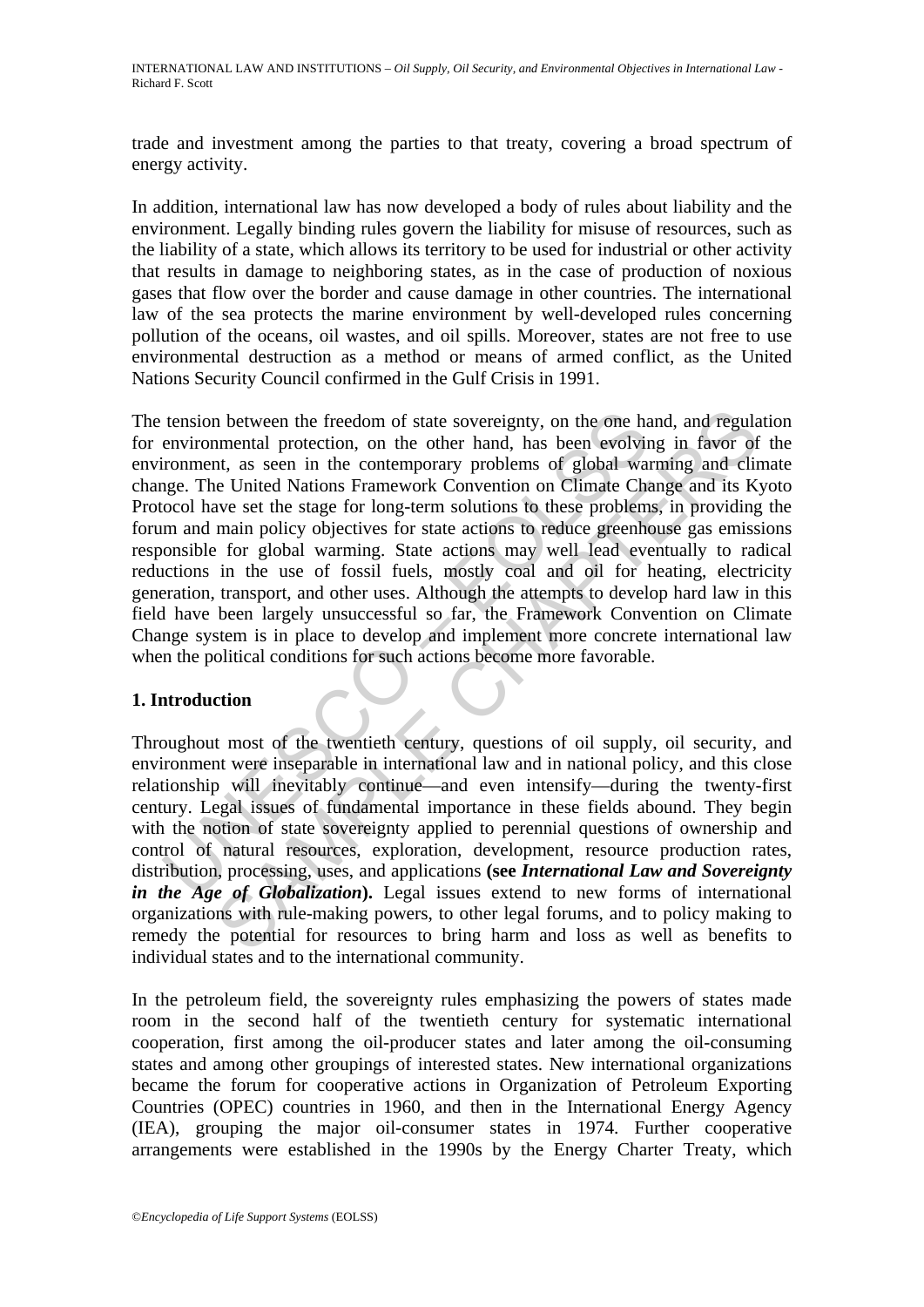brought together some fifty states of Europe and other regions of the world. Each of the treaties establishing these organizations contains new legal rules applicable to the petroleum resource, reflecting the different perspectives of their respective contracting parties. Meanwhile, related environmental concerns came into sharp focus with the Stockholm Conference of 1972 and later under the United Nations (U.N.) with the responses to the growing problem of global warming and broader questions arising out of the use of fossil fuels which gave rise to the Framework Convention on Climate Change (FCCC) in 1992 and to the Kyoto Protocol in 1997. These concerns continue to play a major—and perhaps dominant—role in energy law and policy.

# **2. Sovereignty over Natural Resources: The Legal Dimension**

The fundamental international legal doctrine governing state powers over petroleum resources is found in the classic doctrine of territorial sovereignty. As stated by Jennings and Watts in *Oppenheim's International Law* (Vol. I, p. 382, 1996):

urces is found in the classic doctrine of territorial sovereignty. As<br>Watts in *Oppenheim's International Law* (Vol. I, p. 382, 1996):<br>ereignty has different aspects. Inasmuch as it excludes subject<br>ority, and in particula is found in the classic doctrine of territorial sovereignty. As stated by Jenn<br>in *Oppenheim's International Law* (Vol. I, p. 382, 1996):<br>y has different aspects. Inasmuch as it excludes subjection to any common in *Oppenh* Sovereignty has different aspects. Inasmuch as it excludes subjection to any other authority, and in particular the authority of another state, sovereignty is *independence.* It is *external* independence with regard to the liberty of action outside its borders. It is *internal* independence with regard to the liberty of action of a state inside its borders. As comprising the power of a state to exercise supreme authority over all persons and things within its territory, sovereignty involves *territorial* authority (*dominium*, *territorial sovereignty*). As comprising the power of a state to exercise supreme authority over its citizens at home and abroad, it involves *personal* authority (*imperium, political sovereignty*).

And more specifically with regard to natural resources:

The territorial authority of a state over everything within its territory includes sovereignty over the state's natural resources, such as mineral deposits (p. 384).

The notion of sovereignty is reflected in Article 2.1 of the U.N. Charter, which refers to the "sovereign equality" of all members of the organization. Sovereignty was also reaffirmed with respect to petroleum resources in the Energy Charter Treaty of 1994 (34 ILM 360 (1998); **see** *Section 5. The Energy Charter Treaty***)** as follows:

Sovereignty Over Energy Resources

(1) The Contracting Parties recognize state sovereignty and sovereign rights over energy resources. They affirm that these must be exercised in accordance with and subject to the rules of international law.

Sovereignty means that a state is free to act as it wishes on natural resources, subject to the rules of international law, in its dealings within the state and in its relations with other states as well as international organizations. Thus a state may trade or not trade resources and their products may permit its nationals to do so or not, for whatever policy or legal reasons seem appropriate, subject to the U.N. rules and decisions, and to customary international law and the terms of applicable treaties. Sovereignty also means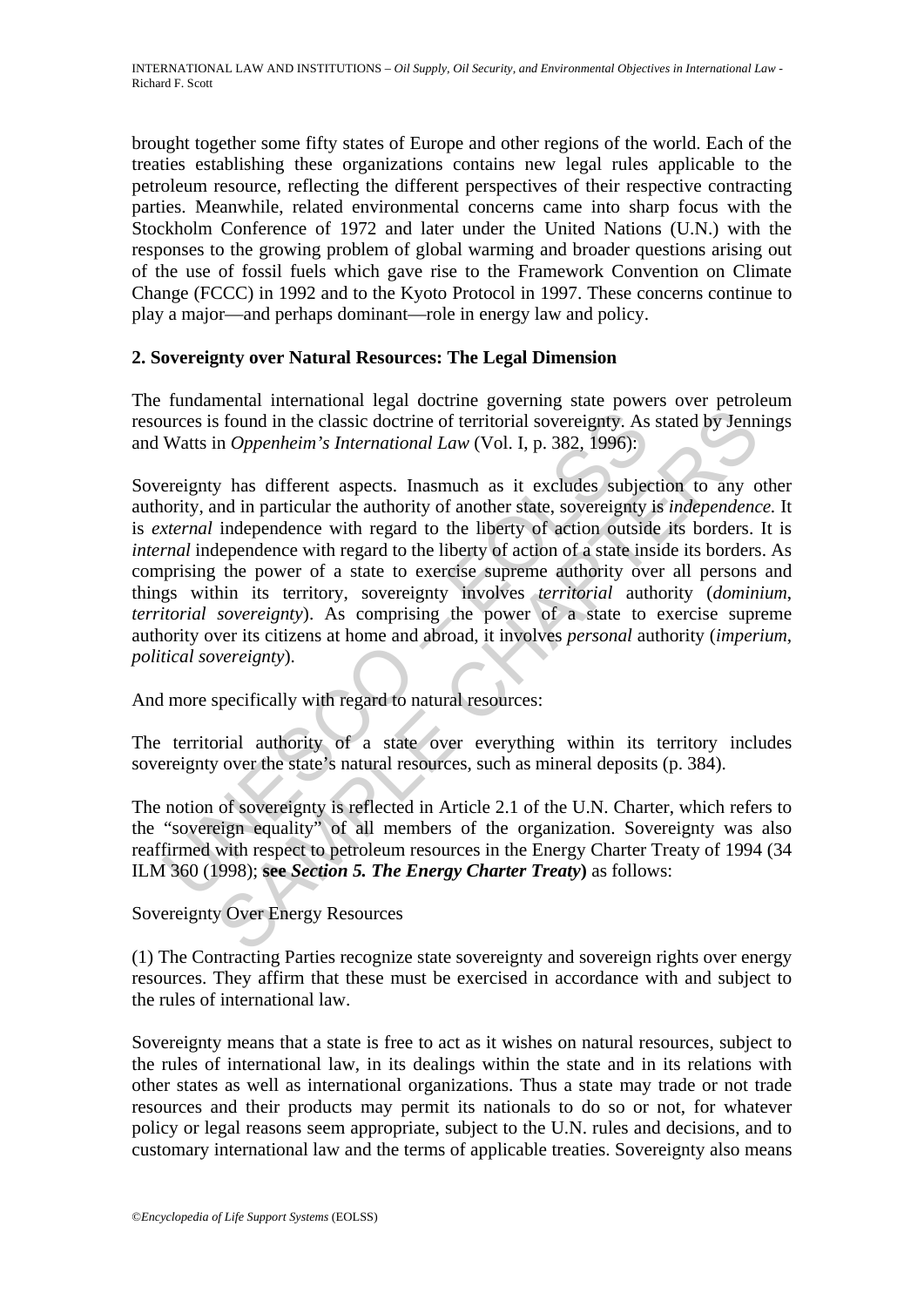that in the internal regulation of the oil resource, states remain largely free to legislate in their interest or in a wider context of shared interests as they see them, subject to the rules of international law in the form of evolving customary law as well as to the terms of treaties by which they have taken legal obligations on energy resource matters, as they have notably in OPEC, the IEA, the Energy Charter Treaty, and more broadly in the environment field.

It is a commonplace and still quite viable notion that oil in the ground is a natural resource, historically subject to exclusive control of the territorial sovereign with respect to ownership, transfer, exploitation, and regulation. Yet the scope of sovereign control has not been free from international controversy. One of most poignant international legal disputes in the management of resources under sovereign control involved two actions of the U.N. General Assembly on the concept of sovereignty and its practical applications in the field of expropriation of foreign property. The different approaches of the industrialized countries on the one hand and the developing countries on the other hand were then the subject of an international arbitration that sought to reconcile the apparent differences between the two General Assembly actions.

The first action, entitled "Resolution on Permanent Sovereignty over Natural Resources" and adopted on December 14, 1962 (Resolution 1803(XVII, 2 ILM 223 (1963)), set the basic pattern. Recognizing and applying the international law dimension, the resolution declared (emphasis has been added by this author) that:

- The right of peoples and nations to permanent sovereignty over their natural wealth and resources must be exercised in the interest of their national development and of the well-being of the people of the State concerned.
- dications in the field of expropriation of foreign property. The di<br>
e industrialized countries on the one hand and the developing countries<br>
e industrialized countries on the one hand and the developing could<br>
are then t is in the field of expropriation of foreign property. The different approaching is in the field of expropriation of foreign property. The different approaching strialized countries on the one hand and the developing count The exploration, development and disposition of such resources, as well as the import of the foreign capital required for these purposes, should be in conformity with the rules and conditions which the peoples and nations freely consider to be necessary or desirable with regard to the authorization, restriction or prohibition of such activities.
- In cases where authorization is granted, the capital imported and the earnings on that capital shall be governed by the terms thereof, by the national legislation in force and by *international law* . . .
- Nationalization, expropriation or requisitioning shall be based on grounds or reasons of public utility, security or the national interest which are recognized as overriding purely individual or private interests, both domestic and foreign. In such cases the owner shall be paid appropriate compensation, in accordance with the rules in force in the State taking such measures in the exercise of its sovereignty and in accordance with *international law* . . .
- The free and beneficial exercise of the sovereignty of peoples and nations over their natural resources must be furthered by the mutual respect of States based on their sovereign equality . . .
- 8. Foreign investment agreements freely entered into by or between sovereign States shall be observed in good faith; States and international organizations shall strictly and conscientiously respect the sovereignty of peoples and nations over their natural wealth and resources in accordance with the Charter and the principles set forth in the present resolution.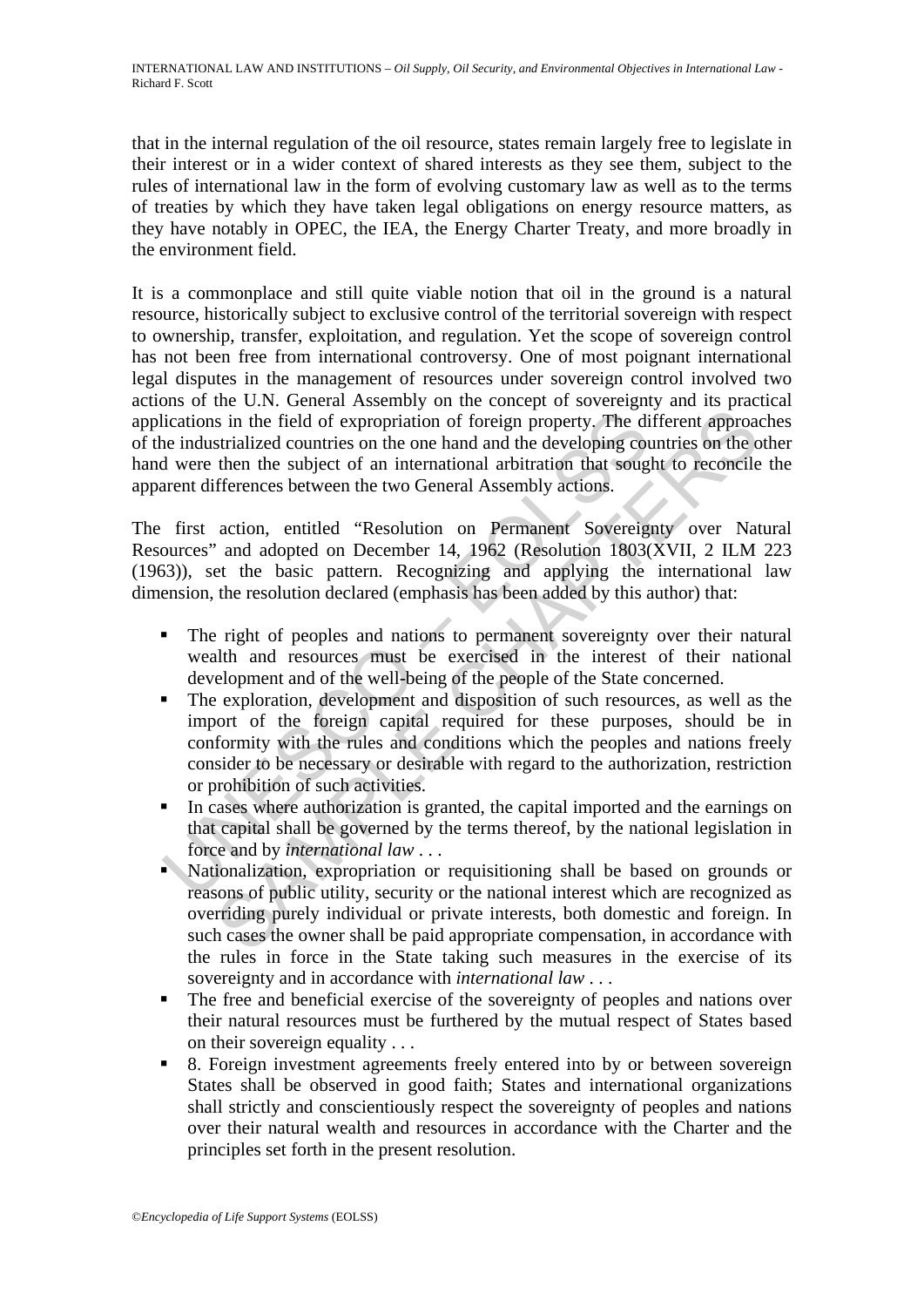The second action came over ten years later, with less emphasis on international law and more provisions that recognized the concerns of the developing countries. The Charter of Economic Rights and Duties of States, adopted on December 12, 1974 (Resolution 3281 (XXIX, 14 ILM 251 (1975)), provides in Article 2 (emphasis has been added by this author) that:

- Every State has and shall freely exercise full permanent sovereignty, including possession, use and disposal, over all its wealth, natural resources and economic activities.
- Each State has the right:
- To regulate and exercise authority over foreign investment within its national jurisdiction in accordance with its laws and regulations and in conformity with its national objectives and priorities. No State shall be compelled to grant preferential treatment to foreign investment; . . .
- To nationalize, expropriate or transfer ownership of foreign property, in which case appropriate compensation should be paid by the State adopting such measures, taking into account its relevant laws and regulations and all circumstances that the State considers pertinent. In any case where the question of compensation gives rise to a controversy, it shall be settled under the *domestic law of the nationalizing State and by its tribunals,* unless it is freely and mutually agreed by all States concerned that other peaceful means be sought on the basis of the sovereign equality of States and in accordance with the principle of free choice of means.

To nationalize, expropriate or transfer ownership of foreign<br>case appropriate compensation should be paid by the St.<br>measures, taking into account its relevant laws and re<br>circumstances that the State considers pertinent. nationalize, expropriate or transfer ownership of foreign property, in w<br>antionalize, expropriate or transfer ownership of foreign property, in w<br>susues, taking into account its relevant laws and regulations and<br>susues tu The problems of reconciling the two texts on expropriation and of determining whether to apply international law or domestic law were taken up in 1977 by the sole arbitrator, in the case of *Texaco Overseas Petroleum Co. and California Asiatic Oil Co. v. the Government of the Libyan Arab Republic* (17 ILM 1(1978)) in which the plaintiffs sought relief from the Libyan government's nationalization of their property. The Arbitrator, René-Jean Dupuy of France, decided that the arbitration clause in the concession agreements referred to international law as the rule of decision, rather than the national law of the host state. Then he examined the content of the "international law" that was to govern. One aspect of these problems is dealt with below in the award (emphasis has been added by this author): 85. . . . The conditions under which Resolution 3281 (XXIX), proclaiming the Charter of Economic Rights and Duties of States, was adopted also show unambiguously that there was no general consensus of the States with respect to the most important provisions and in particular those concerning nationalization. Having been the subject matter of a roll-call vote, the Charter was adopted by 118 votes to 6, with 10 abstentions. The analysis of votes on specific sections of the Charter is most significant insofar as the present case is concerned. From this point of view, paragraph 2(c) of Article 2 of the Charter, which limits consideration of the characteristics of compensation to the State and does not refer to international law, was voted by 104 to 16, with 6 abstentions, all of the industrialized countries with market economies having abstained or having voted against it . . .86. . . . As this Tribunal has already indicated, the legal value of the resolutions which are relevant to the present case can be determined on the basis of circumstances under which they were adopted and by analysis of the principles which they state: With respect to the first point, the absence of any binding force of the resolutions of the General Assembly of the United Nations implies that such resolutions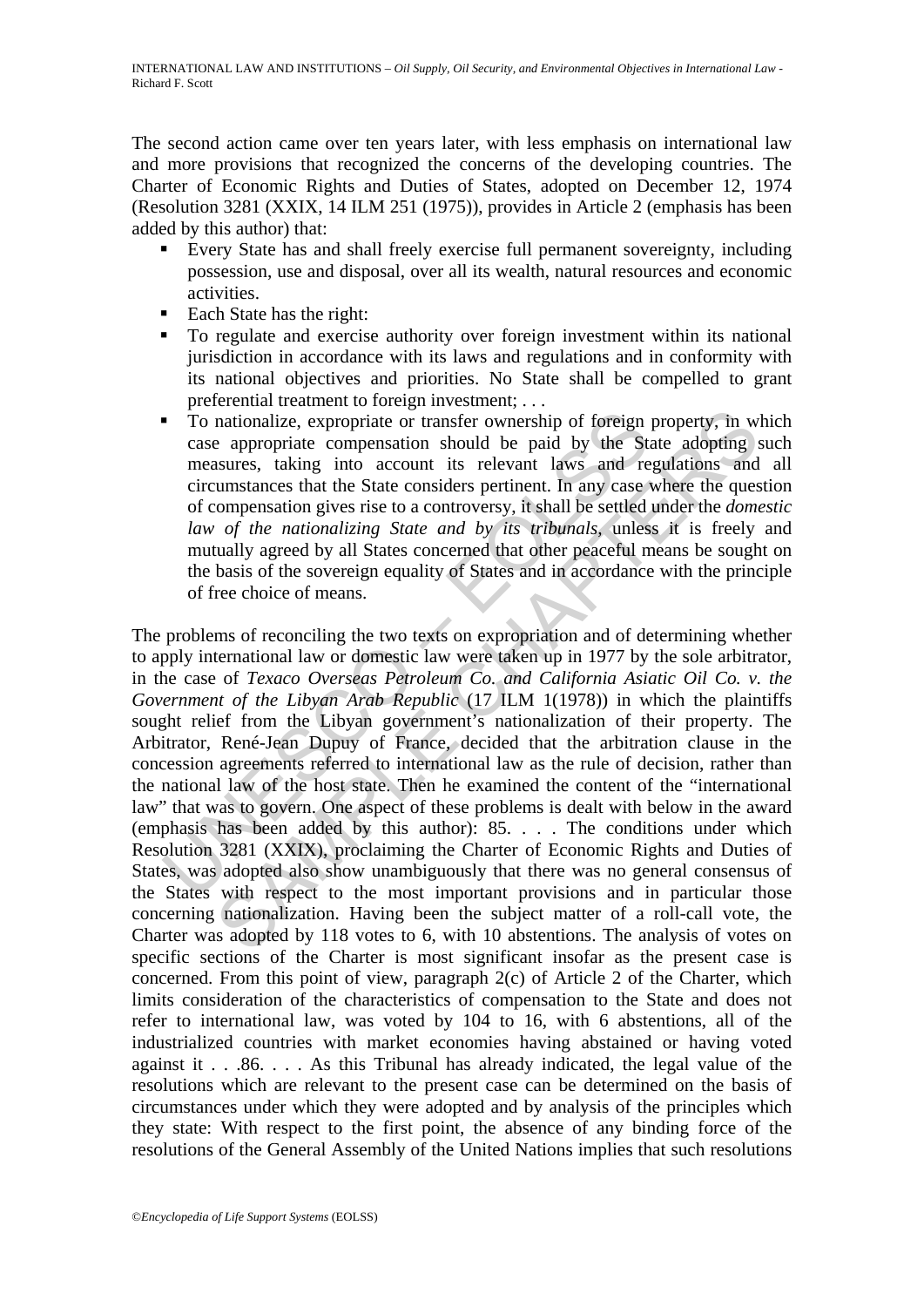must be accepted by the members of the United Nations in order to be legally binding. In this respect, the Tribunal notes that only Resolution 1803 (XVII) of 14 December 1962 [the Permanent Sovereignty resolution quoted above] was supported by a majority of Member States representing all of the various groups. By contrast, the other Resolutions mentioned above [including the Charter quoted above], and in particular those referred to in the Libyan Memorandum, were supported by *a majority of States but not by any of the developed countries with market economies which carry on the largest part of international trade.* 

ain representative groups of States and having nothing more thare in end only in the eyes of the States which have adopted them; as facerned, the rejection of these same principles implies that they g *contra lege*. With resentative groups of States and having mothing more than a *de lege fere*<br>in the eyes of the States which have adopted them, as far as the others<br>the rejection of these same principles implies that they consider then<br> $ra$ 87. With respect to . . . the appraisal of the legal value on the basis of the principles stated, it appears essential to this Tribunal to distinguish between those provisions stating the existence of a right on which the generality of the States has expressed agreement and those provisions introducing new principles which were rejected by certain representative groups of States and having nothing more than a *de lege ferenda* value only in the eyes of the States which have adopted them; as far as the others are concerned, the rejection of these same principles implies that they consider them as being *contra lege*. With respect to the former, which proclaim rules recognized by the community of nations, they do not create a custom but confirm one by formulating it and specifying its scope, thereby making it possible to determine whether or not one is confronted with a legal rule. As has been noted by Ambassador Castañeda, "[such resolutions] do not create the law; they have a declaratory nature of noting what does exist" (129 RCADI 204 (1970), at 315).

On the basis of the circumstances of adoption mentioned above and by expressing an *opinio juris communes*, Resolution 1803 (XVII) seems to this Tribunal to reflect the state of customary law existing in this field. Indeed, on the occasion of the vote on a resolution finding the existence of a customary rule, the States concerned clearly express their views. The consensus by a majority of States belonging to the various representative groups indicates without the slightest doubt universal recognition of the rules therein incorporated, i.e., with respect to nationalization and compensation the use of the rules in force in the nationalizing State, but all this in conformity with international law.

Thus the tribunal declined to accept the majority vote in the General Assembly for texts stating international legal principles on expropriation of resources unless there was a general consensus reflecting the views not only of the majority but also the minority on that issue. The International Court of Justice employed similar reasoning in its opinion on the *Legality of the Threat or Use of Nuclear Weapons* (35 ILM 809, paras 68–71 (1996)). Yet two other provisions of the 1974 Charter have roles to play in the resources issues examined here. They relate to the situation of international commodity organizations, of which there have been a number in such fields as coffee, cocoa, sugar, tin, and wheat, among others. These organizations received strong support in the 1974 Charter as follows (emphasis has been added by this author):

Article 5

All States have the right to associate in organizations of primary commodity producers in order to develop their national economies, to achieve stable financing for their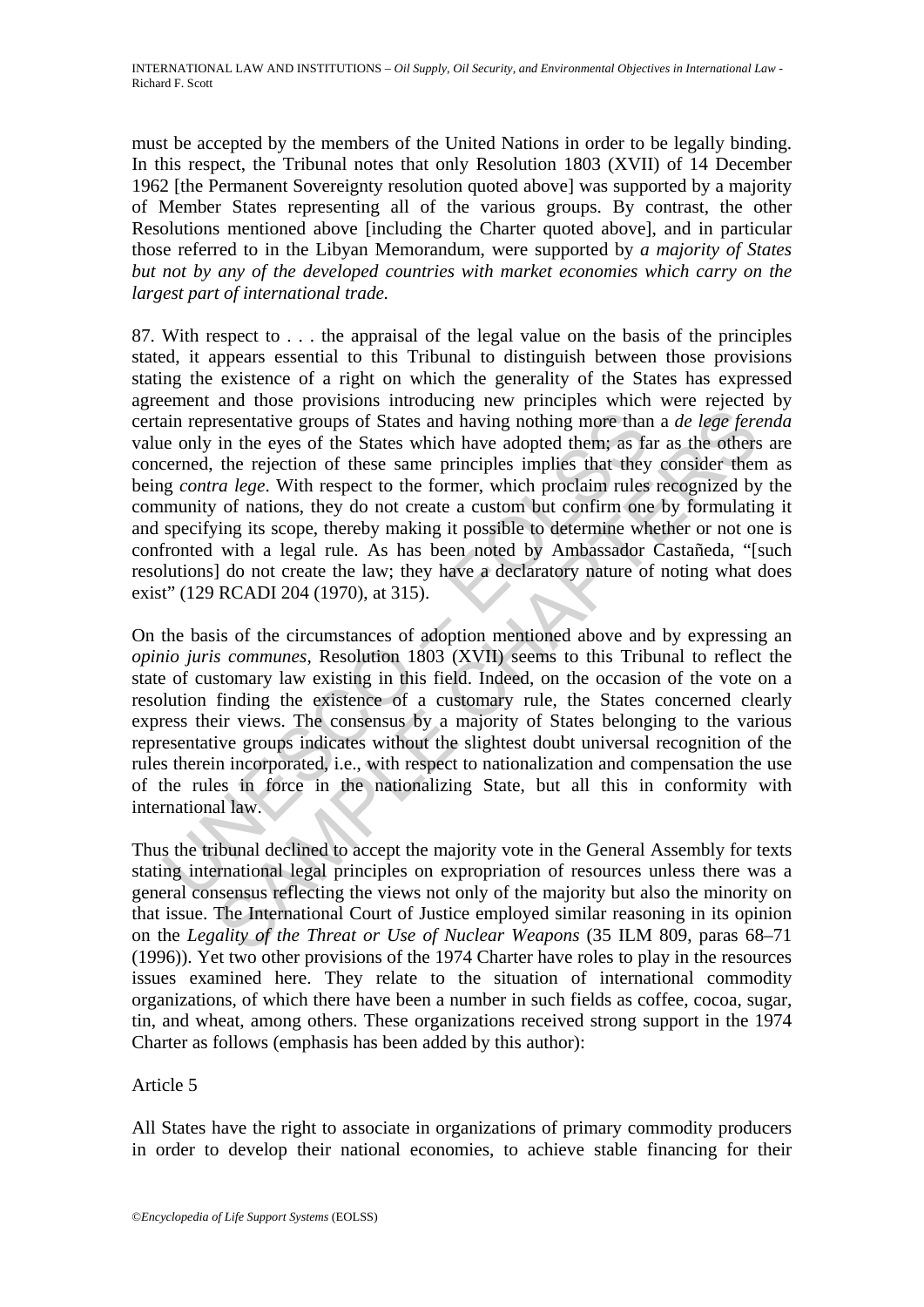development and, in pursuance of their aims, to assist in the promotion of sustained growth of the world economy, in particular accelerating the development of developing countries. Correspondingly, all States have the duty to respect that right by refraining from applying economic and political measures that would limit it.

# Article 6

It is the duty of States to contribute to the development of international trade of goods, particularly by means of arrangements and by the conclusion of long-term commodity agreements, where appropriate, and taking into account the interests of producers and consumers . . .

the rest of the 1974 Charter failed to receive sufficient conserpted as stating rules of customary international law, because a nustrial market economy countries voted against the entire ctrator's reasoning in the *Texaco* of the 1974 Charter failed to receive sufficient consensus support to stating rules of customary international law, because a number of important enterminant entermines voted against the entire charter. Under reasoning in However, like Article 2(c) taken up in the *Texaco* case above, Articles 5 and 6 as well as the rest of the 1974 Charter failed to receive sufficient consensus support to be accepted as stating rules of customary international law, because a number of important industrial market economy countries voted against the entire charter. Under the arbitrator's reasoning in the *Texaco* case, the limiting features of Article 5 (the "duty" of states to refrain from applying economic or political measures) may therefore be seen as essentially political and aspirational in character. These articles reflected the wishes of the developing countries but do not state customary international law on this subject. However, there is no legal objection to commodity organizations in general, of course. They are fully recognized by the world community in Article XX(h) of the General Agreement on Tariffs and Trade (GATT) of 1947 and 1994 (see www.wto.org). In the meantime, the 1974 Charter has diminished in standing and application.

The foregoing legal authorities establish without doubt the continuing conceptual role of state sovereignty in the management of foreign petroleum problems. The oil resource states are still in control. Moreover, if the major international oil companies once controlled much of the daily management of foreign oil resources (due largely to the companies' available capital, expertise, and entrepreneurial spirit), by the early 1970s that power was assumed by the governments of resource states.

These states began to exercise more direct operational control, aided by the doctrine of territorial sovereignty and by their cooperation in OPEC. This brought about the first systematic international organization cooperation and international agreements on oil. These far-reaching actions would lead in turn to the historic oil price, supply, and political embargo crisis of 1973/74 and the consumer countries' reluctant recognition of OPEC's strong role in world oil markets, which continues to the present day.

- -
- -
- -

TO ACCESS ALL THE **32 PAGES** OF THIS CHAPTER, Visit[: http://www.eolss.net/Eolss-sampleAllChapter.aspx](https://www.eolss.net/ebooklib/sc_cart.aspx?File=E1-36-02-01)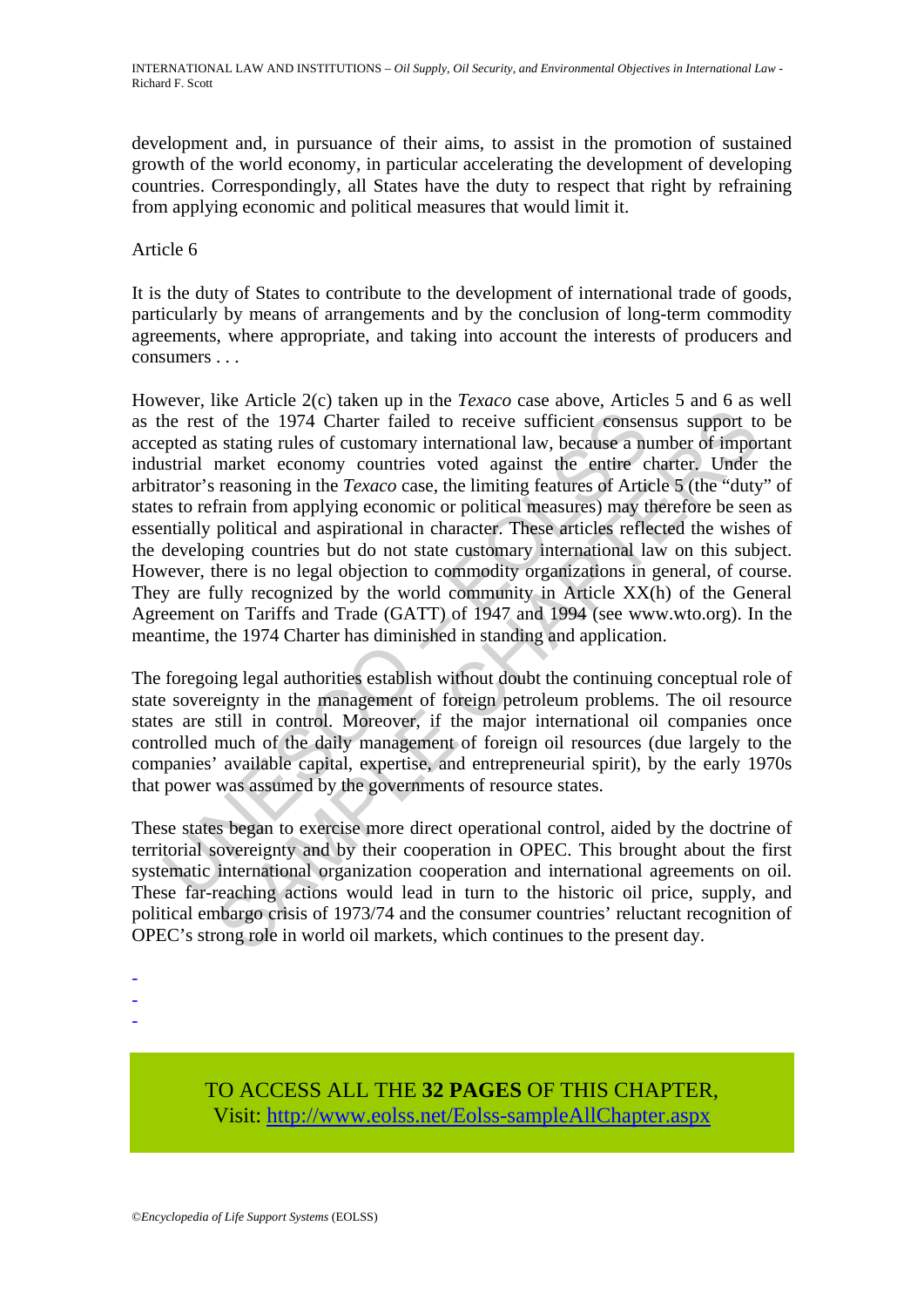INTERNATIONAL LAW AND INSTITUTIONS – *Oil Supply, Oil Security, and Environmental Objectives in International Law* - Richard F. Scott

#### **Bibliography**

Arsanjani M. H. (1981). *International Regulation of Internal Resources*, 558 pp. Charlottesville: University of Virginia Press. [A study of law and policy of natural resources, their place in the international legal order, and the problems of equitable distribution.]

Bamberger C. S., Linehan J., and Wälde T. (2000). Energy Charter Treaty in 2000: in a new phase. *Journal of Energy and Natural Resources Law* **18**, 331. [This article, whose lead author had a major role in drafting the ECT, describes the features of the treaty, provides an updating after the treaty's first six years, and looks at future directions of the ECT process.]

Brownlie I. (1998). *Principles of Public International Law*, 5th edn., 743 pp. Oxford: Clarendon Press. [A leading monograph on public international law generally.]

International Energy Agency (EIA) (2000). *CO2 Emissions From Fuel Combustion*. Paris: IEA. [Fourth edition of IEA's statistical publication on this subject.]

IEA (2000). *Dealing with Climate Change—Policies and Measures of IEA Member Countries*. Paris: IEA. [Describes 400 separate policy actions taken by IEA members in this sector.]

IEA (2000). *Energy Technology and Climate Change—A Call to Action*. Paris: IEA. [A review of technologies that could improve control over energy related emissions, and a call to action to achieve that end.]

IEA (2002). *World Energy Outlook*. Paris: IEA. [Presents projections to the year 2030 for supply and demand of oil, gas, coal, renewable energy sources, nuclear power, and electricity.]

Jennings R. and Watts A., eds. (1992). *Oppenheim's International Law, Vol. 1. Peace*, 9th edn. London: Longman. [A leading comprehensive monograph on public international law.]

Kiss A. and Shelton D. (1991). *International Environmental Law*, 541 pp. New York: Transnational. [A comprehensive monograph on the development of international law of the environment, including legal sources, international cooperation, regulation of various sectors, and liability for environmental harm.]

(2000). *Dealing with Climate Change—Policies and Measures of IEA Mer* [Describes 400 separate policy actions taken by IEA members in this sector.] (2000). *Energy Technology and Climate Change—A Call to Action*. Particle Dealing with Climate Change-Policies and Measures of IEA Member Countries. Is<br>best 400 separate policy actions taken by IEA members in this sector.<br>I Energy Technology and Climate Change-A Call to Action, Paris: IEA, [A re Roberts A. and Guelff R., eds. (1989). *Documents on the Laws of War*, 509 pp. Oxford: Clarendon. [A comprehensive collection of documents on the humanitarian law of war, including the Hague and Geneva Conventions.]

Roggenkamp M. et al, eds. (2001). *Energy Law in Europe*, 1097 pp. Oxford: Oxford University Press, 2001. [A comprehensive study of this subject in terms of national, E.U., and international law and institutions.]

Schachter O. (1977). *Sharing the World's Resources*, 172 pp. New York: Columbia University Press. [A pioneer investigation of the place of natural resources in international law, together with the author's views on resource sharing problems and alternative solutions.]

Scott R. (1994, 1995). *The History of the International Energy Agency—The First Twenty Years* (3 vols). Paris: OECD. [A three-volume institutional history of the IEA from 1974 and earlier beginnings, to 1995, covering OPEC background and all major activities of the IEA during that period.]

Scott R. (1995). The International Energy Agency: beyond the first twenty years. *Journal of Energy & Natural Resources Law* **13**, 239. [Continues the author's work on IEA history, noted above, to view prospects for the follow-on years of the agency.]

United Nations (1996). *The United Nations and the Iraq-Kuwait Conflict 1990–1996*, 844 pp. New York: United Nations. [A comprehensive summary of the main events, the Security Council actions, and legal aspects of the conflict, including a chronology and collection of the documents.]

Weiss E.B., Magraw D.B., and Szasz P.C. (1992). *International Environmental Law: Basic Instruments and References*, 749 pp. New York: Transnational. [A collection of the key documents in this sector, including treaties, decisions of international organizations, and other useful sources.]